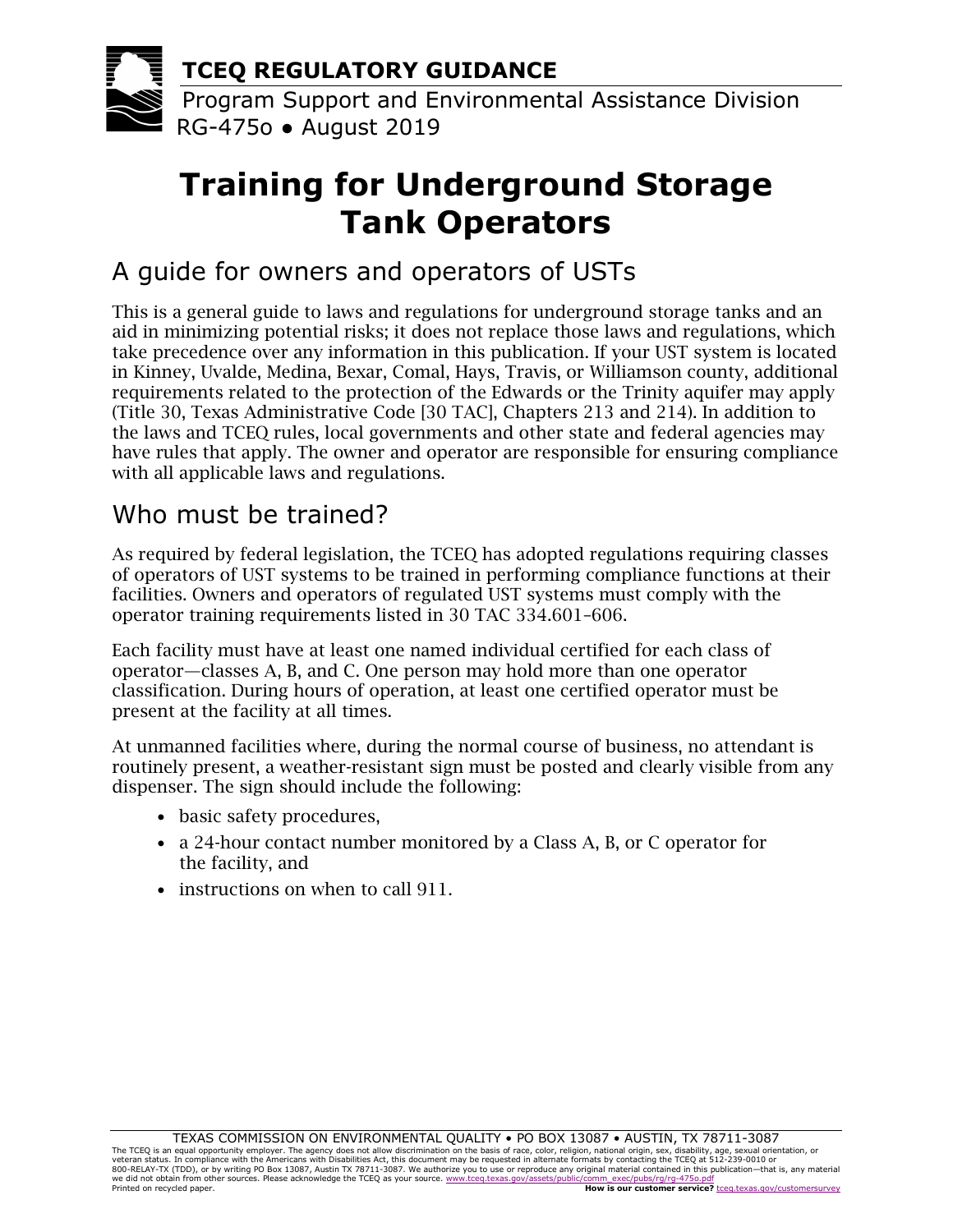## What are the three classes of operators, and how do they differ?

A Class A operator has the primary responsibility of ensuring the proper operation and maintenance of a UST system. Class A operators must also know the regulations that apply to UST systems, including an understanding of:

- registration
- system components
- product compatibility
- spill and overfill prevention and control
- corrosion protection
- release detection
- record keeping
- notification
- release reporting and response
- temporary and permanent closure
- operator training
- financial responsibility

This role is typically filled by the facility owner, or by a manager who acts in the capacity of managing resources and personnel.

A Class B operator has the primary responsibility of implementing all applicable requirements of these regulations in the field, including day-to-day aspects of the operation and maintenance of the UST system. These responsibilities include a detailed knowledge of all the components listed above for a Class A operator. Additionally, the designated Class B operator for a facility must ensure that all Class C operators at that facility receive the required training.

This role is typically filled by the facility manager, or a person with UST site-specific technical expertise.

A Class C operator of a UST system must be trained in both general and facility-specific emergency-response procedures. This knowledge must include an understanding of:

- the operation of the emergency shutoff equipment;
- the initial response procedures following system alarm warnings;
- the first-response actions to releases, spills, or overfills; and
- how to notify emergency responders and the designated Class A and Class B operators of the UST system.

Class A and Class B operators are responsible for maintaining the emergency procedures on-site for easy access by Class C operators.

This role is typically filled by the facility clerks.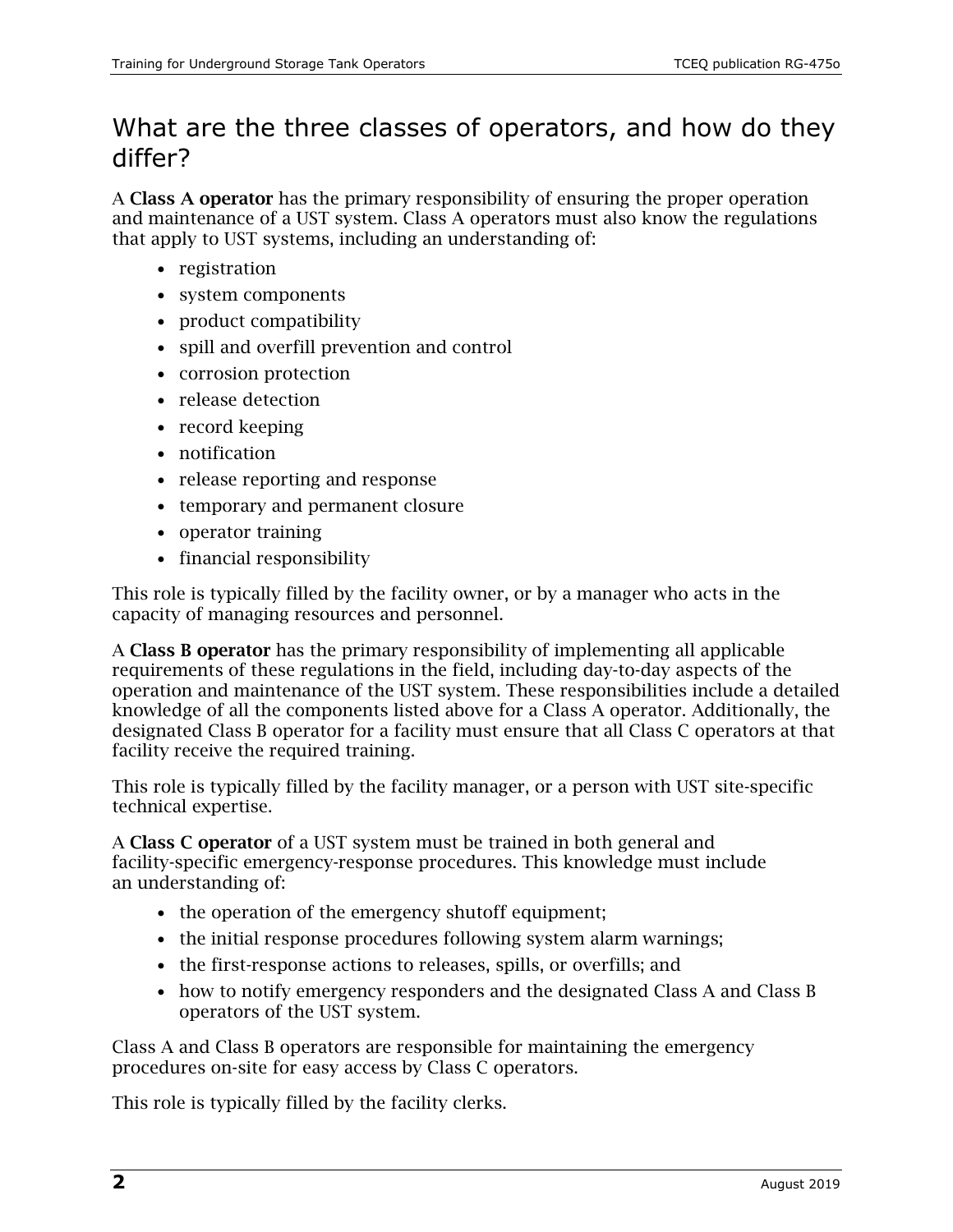# What type of training is required?

Class A and B operators must complete a TCEQ-approved operator training course or process, which may include classroom or online training performed by, contracted for, or approved by the TCEQ, and must include an evaluation of operator knowledge through testing, practical demonstration, or other TCEQ-accepted measures. All training providers must verify the training via a written or electronic certificate stating the classification and date. Every certificate must be maintained at the UST facility, and a copy submitted to the TCEQ at annual self-certification.

Class C operator training programs must meet the minimum requirements of the TCEQ rule. Their format can be in-class, hands-on, online, or any other format deemed acceptable by the Class B operator. A Class B operator must give the owner or operator of the UST facility a document—after signing, dating, and verifying it—that lists all trained Class C operators for the facility. The list must include the dates of their training and be kept current with any personnel changes.

#### When is the training deadline and how often must operators take courses?

Class A and Class B operators designated after Aug. 8, 2012, must have passed an acceptable operator training course before assuming operation and maintenance responsibilities for the UST system. Class C operators designated after Aug. 8, 2012, must have passed an acceptable operator training course before assuming unsupervised responsibilities for responding to emergencies at the facility.

All Class A, Class B, and Class C operators must be retrained within three years of their last training date. Additionally, regardless of current operator license expiration date, certified A/B operators must be retrained no later than January 1, 2020, on new course material approved after April 1, 2018 by the TCEQ. An individual may be designated as a Class A operator for one or more facilities. An individual may be designated as a Class B operator for up to 50 facilities. Class C operator training is only applicable at the specific facility for which the training was provided.